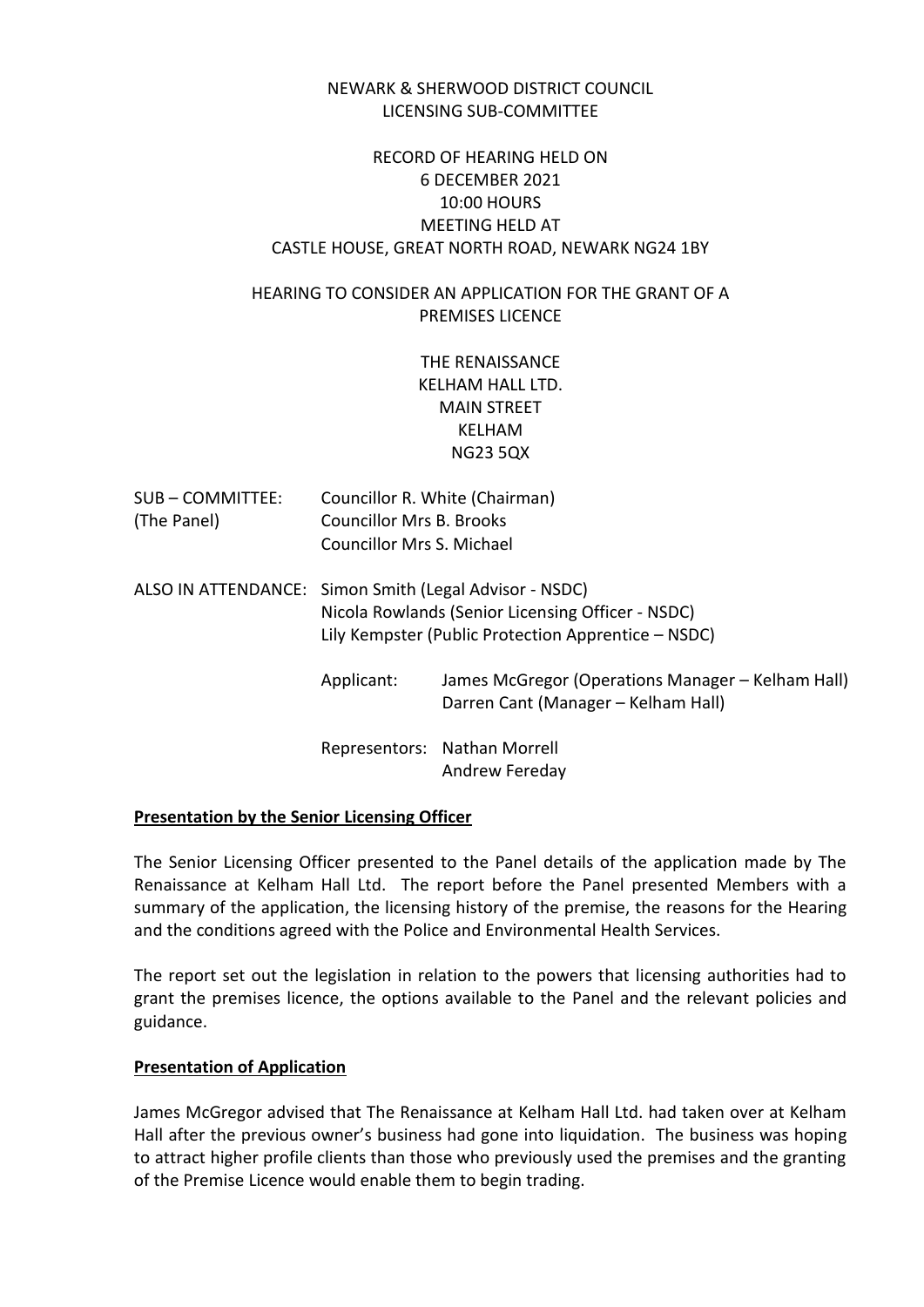### Questions to Applicant

Nathan Morrell stated that he did not object to the granting of the licence but had concerns about the hours applied for and the potential number of guests being at the premises and all exiting at 02:30 hours. He added that this could create a nuisance in relation to excessive noise; light pollution; and be detrimental to his family's health and wellbeing. He noted that the nearest residential property was only 50m away from the fire exit in the Dome. He also noted the parking issues experienced with guests choosing to park on Home Farm Close rather than the designated car park provided at Kelham Hall.

In response, Mr. McGregor, advised that he had attempted to demonstrate the intention of the business in the application. He stated that the vast majority of events would terminate at 00:00 hours and that the hours applied for were the same as the previous licence which had lapsed when the business had gone into liquidation. He confirmed that he would be willing to install an exit stopper, explaining that it was a device which would emit an alarm for approximately 30 seconds should the fire exit door be opened.

In relation to parking, Mr. McGregor noted that the previous owner had sub-let one of the car parks within the grounds to house shipping containers. This had now ceased and the car park would again be made available for guests to use. He added that the parking charges, levied by the previous owner, had also been stopped and that the area designated for planting, as agreed with Environmental Health Services, would be progressed.

In acknowledging Mr. McGregor's comments, Mr. Morrell noted that there was only parking spaces for 250 vehicles and that it was likely that Home Farm Close would continue to be used for parking and also as a taxi waiting area. Mr. McGregor stated that the field to the front of the Hall could be utilised for additional parking and that a designated taxi waiting area would be provided. He also suggested that for large scale events consideration could be given to the use of traffic management via traffic lights.

Mr. McGregor advised that it was not the intention to hold events every Thursday, Friday and Saturday but the licence, as applied for, would provide the business with a degree of flexibility. He added that it was his intention to maintain a relationship with the representors and nearby residents.

In noting that the venue had multiple rooms, Andrew Fereday queried how the guests would be controlled if it was being used at full capacity. Mr. McGregor advised that it had never operated at that level and the occupancy figure had been generated for the purpose of the application and it was not the businesses intention to operate at full capacity. Mr. Fereday suggested that an upper limit on numbers be included in the licence.

Councillor Ronnie White queried as to where vehicles would enter and exit the grounds e.g. the main entrance and/or The Lodge. Mr. McGregor advised that The Lodge entrance was only used for high volume events but could be given further consideration.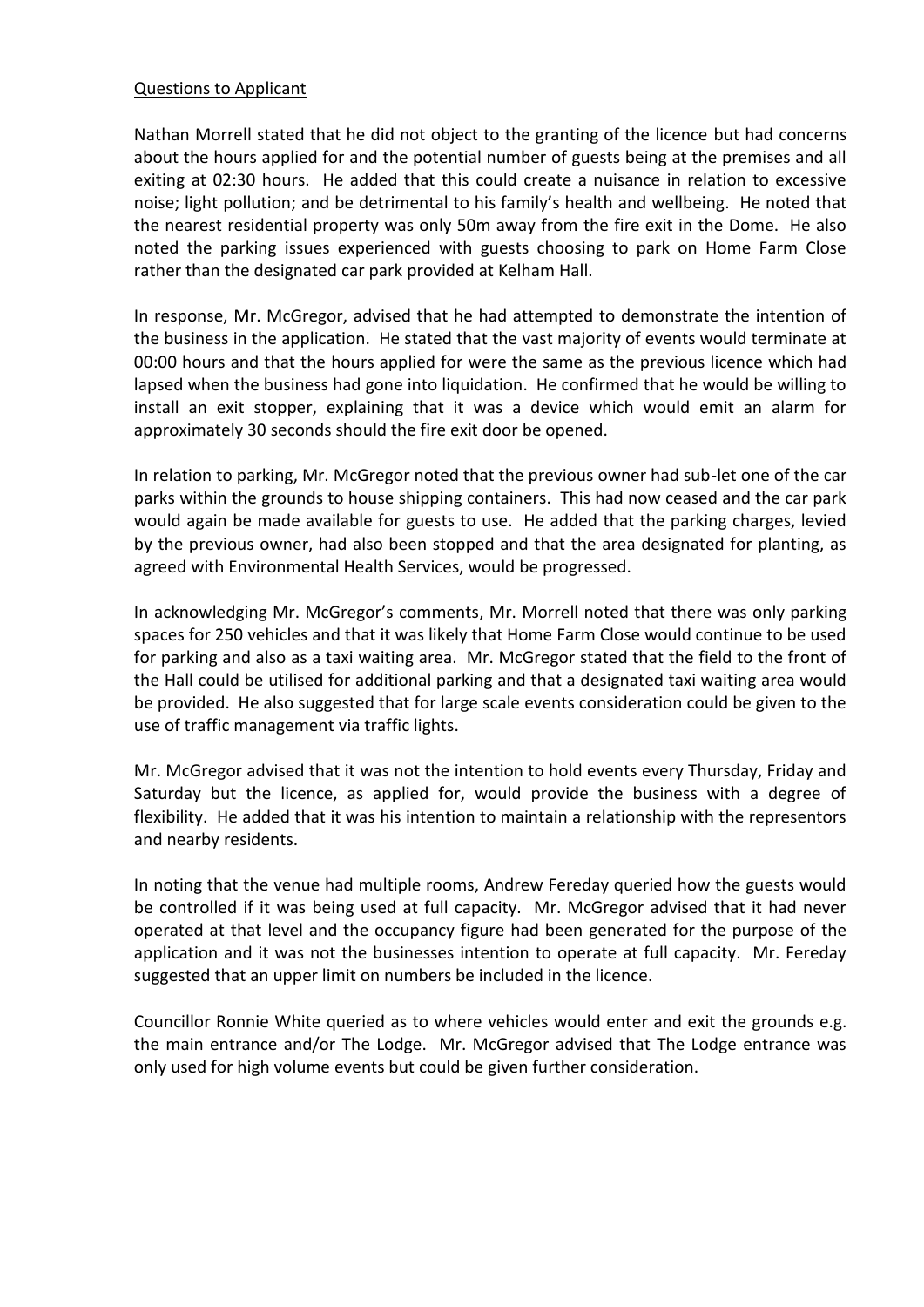### **Presentation of Representations**

### Nathan Morrell

Mr. Morrell advised that he had lived on Home Farm Close for 15 years. Whilst he wished for the operations at Kelham Hall to be successful he and his family had experienced a great deal of anti-social behaviour, light pollution, noise pollution, noise from car doors shutting during the early hours of the morning, bottles being thrown into his garden and into Home Farm Close and access to his driveway being blocked by parked vehicles. He stated that it was his opinion that 02:00 hours to serve alcohol and 02:30 hours to close was too late and that 00:00 hours would be more acceptable. He added that he would wish to see a limit on the number of guests as 2250 was too high, noting that it was only 50m away from Mr. Fereday's garden wall to The Dome entrance and 50m from the access road to his own rear garden.

### Questions to Mr. Morrell

In response, Mr. McGregor again referred to some of the issues being as a direct result of the previous owner's business practices e.g. sub-letting properties on Home Farm Close to wedding guests who had little regard for where they parking their vehicles. This practice had now ceased with Mr. McGregor adding that he would be willing to consider temporary road closures, if appropriate and necessary to ensure that vehicles did not park on Home Farm Close.

Councillor Sylvia Michael queried as to why Mr. Morrell considered that there would be a problem with parking at 02:00 hours but not 00:00 hours. Mr. Morrell advised that it was the noise generated by drivers when they drove their cars away and that the problem existed because there was insufficient parking spaces provided at Kelham Hall.

#### Andrew Fereday

Mr. Fereday reiterated the comments of Mr. Morrell, confirming that he also wished to see Kelham Hall operate successfully. He noted that he had not had sight of the previous Premise Licence but knew that all events had terminated at 00:00 hours. He stated that 02:00 hours was too late and was unfair on the nearby residents given the previous issues experienced. He further noted that the previous licence had given an occupancy of 1200 people but the current application was for 2250 people.

In noting that the sale of alcohol was until 02:00 hours but public access was until 02:30 hours, he queried how the Hall and grounds would be totally clear in a 30 minute time period, given that there was only one access/egress point.

Mr. Fereday noted that he had lived on Home Farm Close for some 7.5 years and during that time he had never seen The Lodge gates used as a general access point, stating that the location was dangerous, doubting that the use would be permitted.

In referring to the previous Premise Licence, Mr. Fereday noted the conditions attached therefore, specifically No. 38 which stated that "any noise produced or associated with Entertainment must not be audible at the façade of the nearest residential, commercial or industrial premises" had not been adhered to and there was concern that this would continue. He also referred to Condition No. 5 of Annex 3 noting that the 'Sentry' noise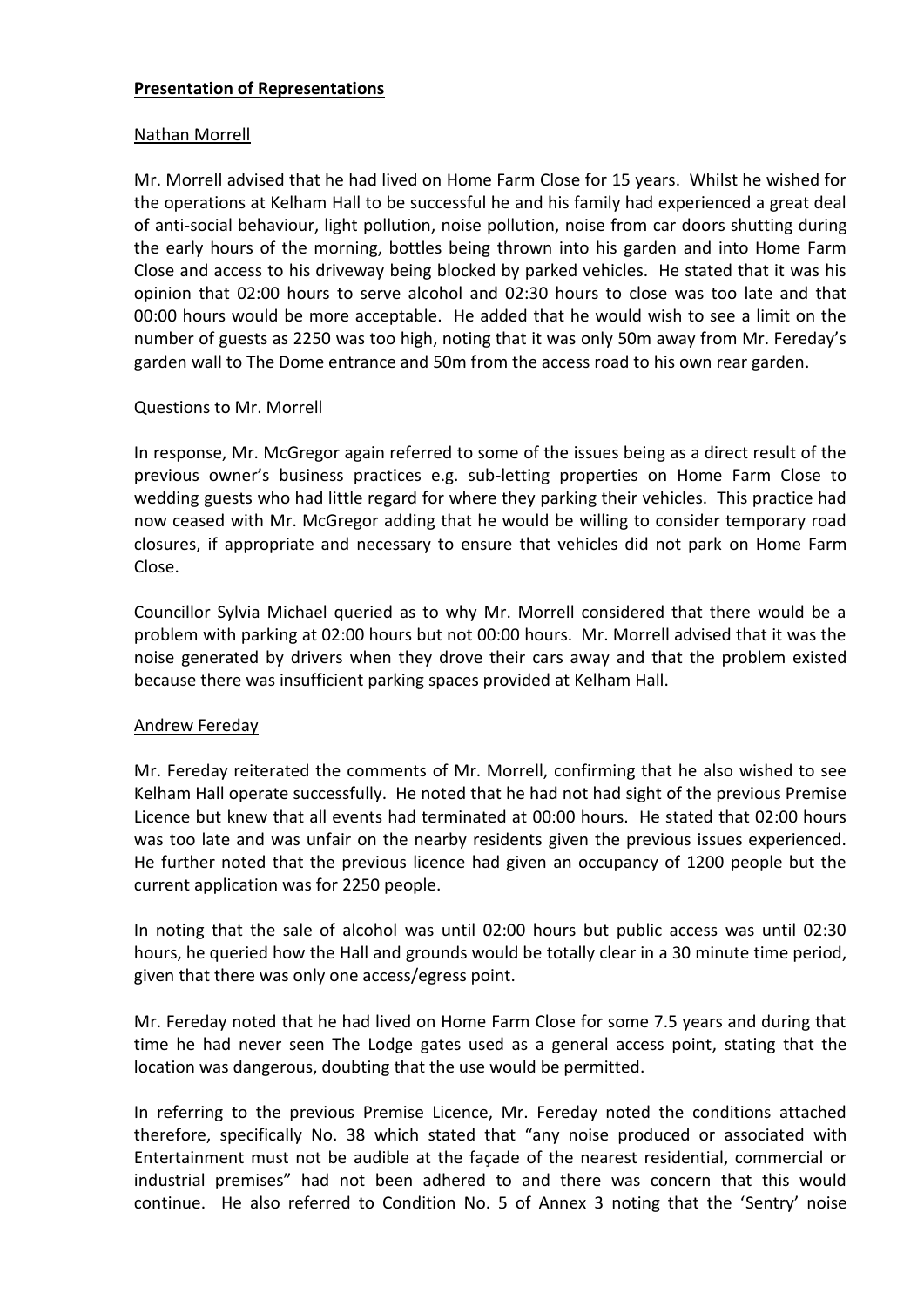limiting system had never operated successfully as the level of noise disturbance had never been reduced. Mr. Fereday also referred to the Premise Licence for Kelham House and that it contained a condition which had a set dba of 45 dba at a specific point. He asked that the Panel consider all of the above points when determining the application together with the occupany figure for the Hall and the Council's own Statement of Licensing Policy.

Mr. Fereday suggested that in order to reach a compromise on the times of the premise licence that large scale one off events possibly be licensed using a Temporary Event Notice.

### Questions to Mr. Fereday

In noting the comment about The Lodge gates being considered as an access/egress point, the Panel's Legal Advisor queried whether Mr. Fereday believed that Nottinghamshire County Council would object to their use. Mr. Fereday confirmed that to be the case. Mr. McGregor also confirmed that he had not contacted the County Council in that regard, noting that the access/egress point was directly onto a busy main road.

#### **Summing Up**

Mr. McGregor stated that regardless of the Panel's decision he would wish to promote a positive working relationship with the residents of Home Farm Close. He confirmed that he would not object to the Panel limiting the occupancy levels for Kelham Hall and added that the premise would not be run as it had been by the previous owner.

He noted that The Renaissance at Kelham Hall Ltd. took their responsibilities seriously but they could not relocate the Hall, adding that a planning decision had been taken in the past to allow the Home Farm Close development.

In closing, Mr. McGregor commented that they needed to build longevity into their business in order to keep the building open.

# **Decision**

The decision of the Licensing Hearing Panel was to grant the licence subject to the following conditions:

| <b>Licensable Activity</b> | <b>Days</b>          | <b>Times</b>                  |
|----------------------------|----------------------|-------------------------------|
| Plays (Indoors)            | Sunday to Wednesday  | 11:00 to 00:00 (Midnight)     |
|                            | Thursday to Saturday | 11:00 to 02:00 (the next day) |
| Films (Indoors)            | Every day            | 11:00 to 00:00 (Midnight)     |
| Boxing (Indoors)           | Sunday to Wednesday  | 11:00 to Midnight             |
|                            | Thursday to Saturday | 11:00 to 02:00 (the next day) |
| Live Music (Indoors)       | Sunday to Wednesday  | 11:00 to Midnight             |
|                            | Thursday to Saturday | 11:00 to 02:00 (the next day) |
|                            |                      |                               |
| Non-Standard Time          | 31 December          | 11:00 to 04:00 (the next day) |
| <b>Music</b><br>Recorded   | Sunday to Wednesday  | 11:00 to Midnight             |
| (Indoors)                  | Thursday to Saturday | 11:00 to 02:00 (the next day) |
|                            |                      |                               |
| Non-Standard Time          | 31 December          | 11:00 to 04:00 (the next day) |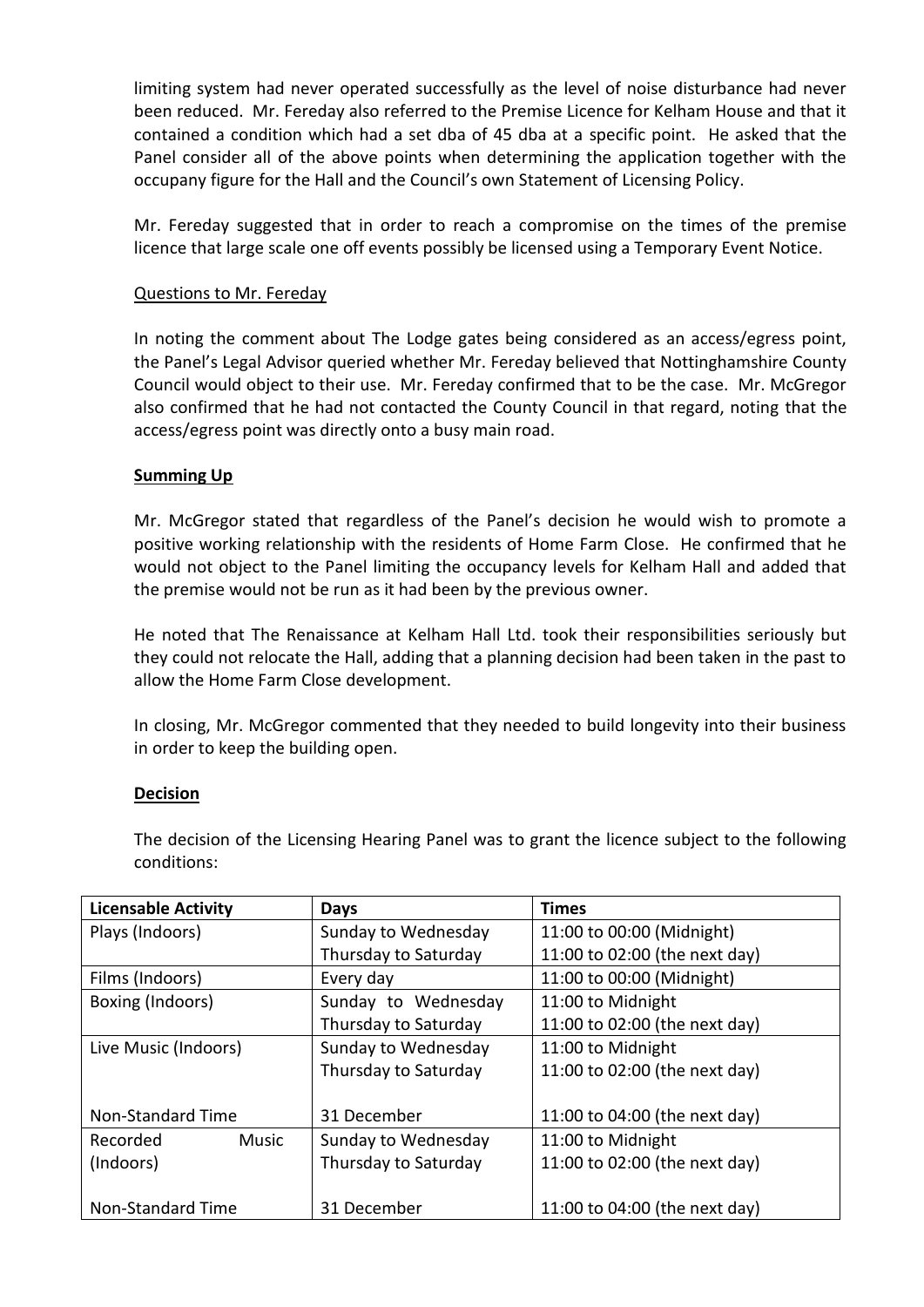| of<br>anything<br>Provision    | Sunday to Wednesday   | 11:00 to Midnight             |
|--------------------------------|-----------------------|-------------------------------|
| similar description to live    | Thursday to Saturday  | 11:00 to 02:00 (the next day) |
| music, recorded music, or      |                       |                               |
| performances of<br>dance       |                       |                               |
| <b>Indoors</b><br>(both<br>and |                       |                               |
| Outdoors)                      |                       |                               |
| Late Night Refreshment         | Sunday to Wednesday   | 23:00 to Midnight             |
|                                | Thursday to Saturday  | 23:00 to 02:00 (the next day) |
| Supply of Alcohol              | Sunday to Wednesday   | 09:00 to Midnight             |
|                                | Wednesday to Saturday | 09:00 to 02:00 (the next day) |
|                                |                       |                               |
|                                | 31 December           | 09:00 to 04:00 (the next day) |
| Hours that the Premises        | Sunday to Wednesday   | 08:00 to 00:30 (the next day) |
| are Open to the Public         | Thursday to Saturday  | 08:00 to 02:30 (the next day) |
|                                |                       |                               |
|                                | 31 December           | 08:00 to 04:00 (the next day) |

- 1. All mandatory conditions as set out in Annex 1 (reference paragraph 7.1 Agenda pack of today's hearing) shall apply. These are the conditions relating to:
	- Designated premises supervisor,
	- Authorisation by Personal Licence Holders,
	- Irresponsible Promotions
	- Potable water
	- Age Verification
	- Small Measures
	- Sale of alcohol below the permitted price
	- Door supervision

# Annex 2 - Conditions

# Applicant and Police Agreed Conditions

- 1. A Challenge 25 policy will be implemented and enforced at all times. Any person who appears to be under 25 years of age shall not be allowed to purchase alcohol unless they produce an acceptable form of photo identification (e.g. passport, driving licence, Military ID or PASS accredited card).
- 2. All members of staff shall be fully trained in the retail sale of alcohol. The training shall be on-going and each member of staff shall be reviewed every six months. All details of the level of training will be recorded in a bound and sequentially paginated book or electronic record. The information shall be made available for inspection and copying by the Police or any other authorised person immediately on request and all such books shall be retained at the premise for at least 12 months. Agenda Page 8
- 3. A bound and sequentially paginated incident/accident book shall be kept to record all instances of disorder, damage to property, personal injury and refusals of service at the premises. This is book to be made available for inspection by the police and other officers of responsible authorities immediately upon request and all such books to be retained at the premise for at least 12 months.
- 4. A CCTV system shall be installed and operative in the premises when licensable activities are taking place. All recordings used in conjunction with CCTV shall:
	- be of evidential quality (HD)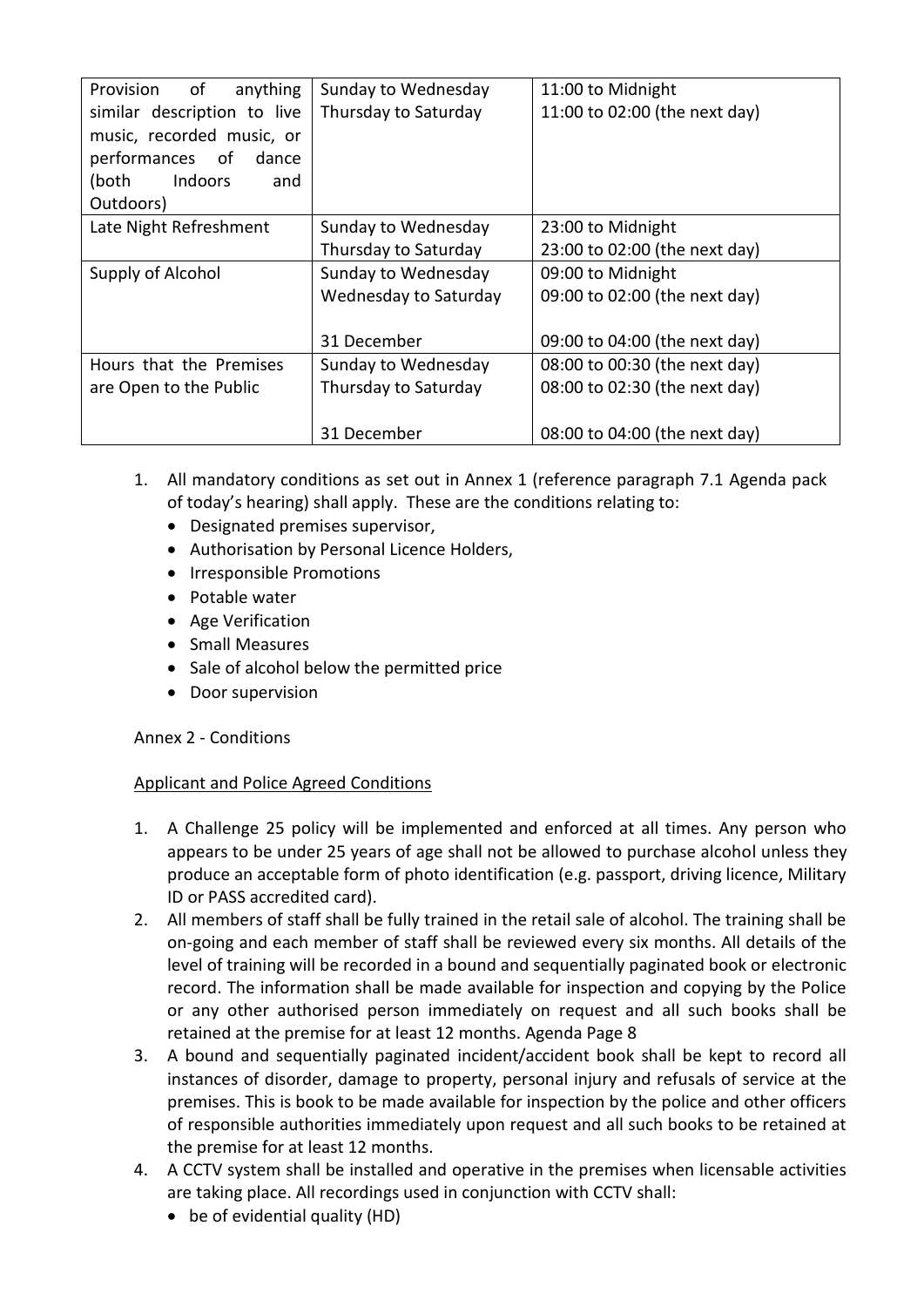- display accurate time and date stamps all year round to account or day light savings.
- be retained for a period of 31 days
- Cover the point of sale, and entrance and exit
- The CCTV System should be installed in a location that is safe and accessible.
- Recordings to be made available for inspection to the Police or any other authorised person when requested.
- At least one person trained and authorised to access the CCTV system shall be present during opening hours. They shall be able perform basic operations such as reviewing recordings and download recordings to removable media (USB) if required for Police or other authorised officers.
- 5. At all times the premises licence holder shall risk assess the need for door supervisors at the premises, and/or employ such door supervisors at such times and in such numbers deemed necessary by the risk assessment, and/or at any other times upon agreement with the Police.
	- Cognisance shall be taken of Police advice if events are taking place which may directly or indirectly impact on the safety of staff and customers.
	- Provision shall be made for the required number of SIA licensed door supervisors to be on duty at times as agreed with the Police i.e. ratio 1:100 customers at events requiring extra Police resources (Bank Holidays, bank holidays weekends, significant international or local sporting events etc.)
	- The written risk assessment shall be made available on request to the Police and/or Licensing Authority.

When SIA registered Door Supervisors are required to work on the premises:

- They shall be employed to work solely in the capacity of a Door Supervisor.
- There shall always be a minimum of two Door Supervisors.
- All Door Supervisors shall record at the premises either electronically or in a paginated book, which must be available for inspection by any police officer and/or any other authorised person showing the time and date they commenced and finished work, their full name, their full 16 digit SIA number and the expiry date of their licence.
- 6. Prominent signs shall be erected and maintained at the checkout transaction areas, stating that it is an offence to
	- (a) sell alcohol to an individual under the age of 18 years;
	- (b) for an individual under 18 years to purchase alcohol;
	- (c) for a person to buy alcohol on behalf of an individual under 18 years. Where possible a till prompt shall be installed to remind the staff member to verify the customer's age before alcohol is sold. A CCTV system shall be installed and operative in the premises when licensable activities are taking place. All recordings used in conjunction with CCTV shall:
		- be of evidential quality
		- indicate the correct date and time
		- be retained for a period of 31 days
		- sufficient numbers of staff to be trained to use the system
		- Recordings to be made available for inspection when requested by the Police or any other authorised person pursuant to the Data Protection Act 1998.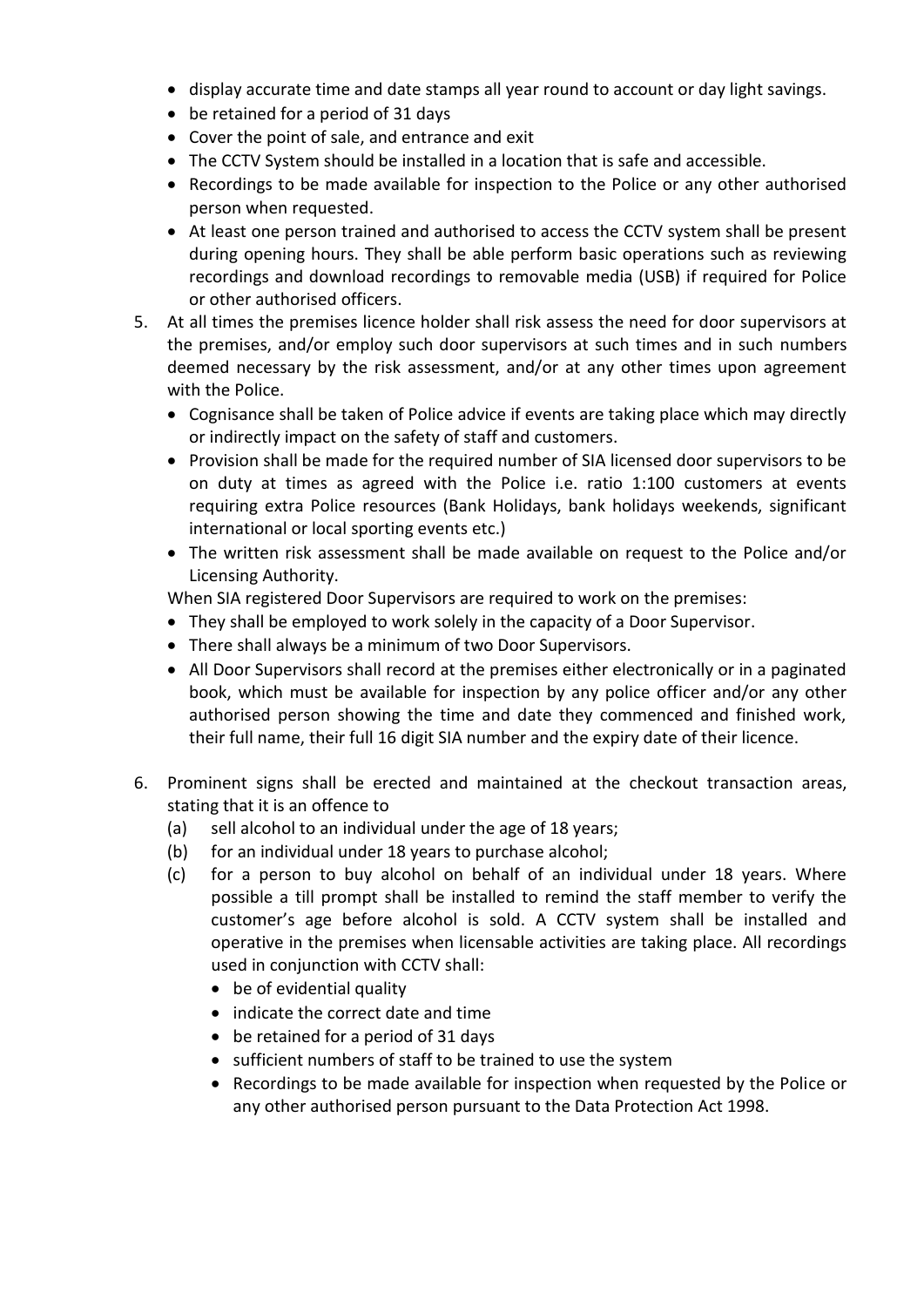# Applicant and Environmental Health Agreed Conditions:

- 1. Clear, prominent, and legible notices are to be provided on the internal side of all exits asking customers to leave the premises and area quietly and respect the rights of neighbours.
- 2. Employees must monitor customers leaving the premises at closing time to ensure customer leave site promptly.
- 3. The Licence Holder shall provide notices, to be legible from within any vehicle, requesting coach and taxi drivers collecting persons attending functions on the premises to use a designated parking area and to turn off their engines while waiting.
- 4. All doors and windows shall remain closed when regulated entertainment is taking place, except for when being used for access and egress and in the event of an emergency.
- 5. The external area of the premises marked in yellow on the plan (shown as tree planting area plan – Drawing Number RSE\_924\_TPA at Appendix 9) described as ParTar and Sunken lawn (to the rear of the building) shall not be used for the provision of licensable activities or consumption of food and beverages after 22:00 hours.
- 6. Where outside areas are used as detailed in 5 above noise levels shall be monitored at regular intervals to ensure that no noise nuisance is caused to any residential premises. A record of all actions taken as a result of the monitoring shall be kept.
- 7. Any firework display shall not end later than 22:00 and shall be set off in the area described as firework detonation area and marked in yellow on the plan.
- 8. One member of the Licence Holder's staff shall be responsible for ensuring compliance with the above conditions. Signage shall be displayed advising customers to be respectful to residents and to leave the area in a quiet and orderly manner.

# The Applicant also Volunteered the Below Conditions:

The applicant has proposed the following conditions within the operating schedule of the application:

- 1. The total number of persons allowed on the Premises, is as follows:
	- Lady Chapel 70 persons Carriage Court 200 persons Training Room 60 persons Billiards Room 60 persons Library 200 persons Drawing Room 200 persons Music Room 200 persons Dining Room 200 persons Marquee 460 persons Dome 600 persons Total 2250 persons
- 2. The licence holder shall ensure that all members of staff are trained in fire and emergency evacuation procedures.
- 3. The licence holder shall ensure that adequate first aid provision is available on the premises for all licensable events and activities
- 4. At least one suitable First Aider will be on duty when the public are present.